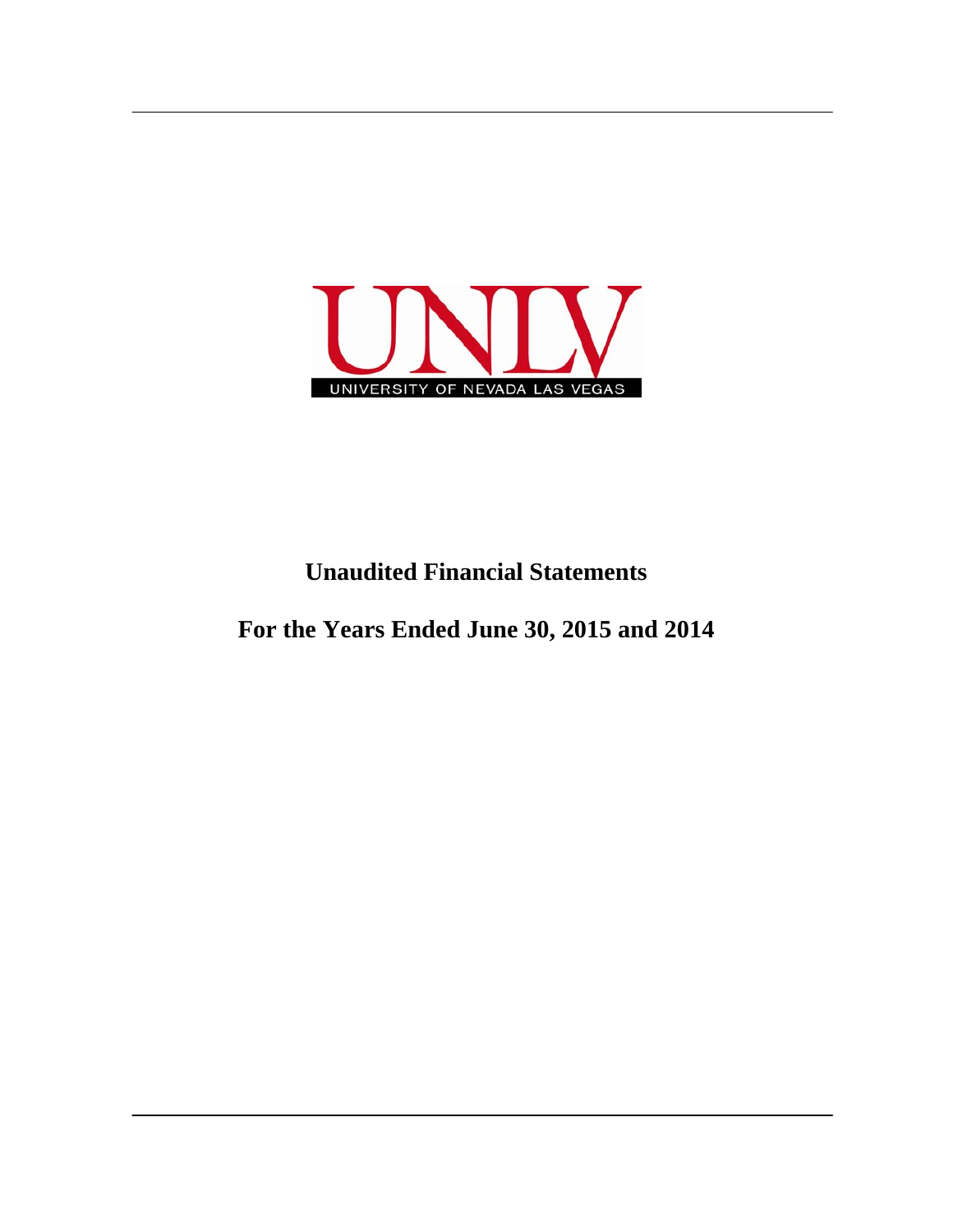## **UNIVERSITY OF NEVADA, LAS VEGAS STATEMENTS OF NET POSITION AS OF JUNE 30, 2015 AND 2014 UNAUDITED**

|                                                                               |                                       |                                       | <b>University Related</b> |                              |  |
|-------------------------------------------------------------------------------|---------------------------------------|---------------------------------------|---------------------------|------------------------------|--|
|                                                                               | 2015                                  | University<br>2014                    | 2015                      | <b>Organizations</b><br>2014 |  |
| Assets                                                                        |                                       |                                       |                           |                              |  |
| <b>Current Assets:</b>                                                        |                                       |                                       |                           |                              |  |
| Cash and cash equivalents                                                     | \$<br>80,338,000                      | 40,405,000                            | \$<br>16,081,000          | \$<br>21,640,000             |  |
| Short-term investments                                                        | 284,654,000                           | 313,816,000                           | 59,459,000                | 30,675,000                   |  |
| Accounts receivable, net                                                      | 3,760,000                             | 4,000,000                             | 998,000                   | 315,000                      |  |
| Receivable from U.S. Government                                               | 12,015,000                            | 10,383,000                            |                           |                              |  |
| Receivable from State of Nevada<br>Current portion of pledges receivable, net | 1,108,000<br>$\overline{\phantom{0}}$ | 3,386,000<br>$\overline{\phantom{a}}$ | 17,903,000                | 10,983,000                   |  |
| Accrued interest receivable                                                   |                                       |                                       | 672,000                   | 589,000                      |  |
| Current portion of loans receivable, net                                      | 359,000                               | 367,000                               |                           |                              |  |
| Inventories                                                                   | 2,107,000                             | 2,141,000                             |                           |                              |  |
| Current portion of prepaid expenditures and deposits                          | 5,200,000                             | 6,789,000                             | 951,000                   | 330,000                      |  |
| <b>Total Current Assets</b>                                                   | 389,541,000                           | 381,287,000                           | 96,064,000                | 64,532,000                   |  |
|                                                                               |                                       |                                       |                           |                              |  |
| Noncurrent Assets:                                                            |                                       |                                       |                           |                              |  |
| Cash held by State Treasurer<br>Restricted cash and cash equivalents          | 2,410,000<br>56,733,000               | 3,893,000<br>16,620,000               |                           |                              |  |
| Pledges receivable, net                                                       |                                       |                                       | 34,207,000                | 25,431,000                   |  |
| Receivable from State of Nevada                                               |                                       | 835,000                               |                           |                              |  |
| Investments                                                                   |                                       |                                       | 42,350,000                | 48,340,000                   |  |
| <b>Endowment</b> investments                                                  | 53,180,000                            | 54,935,000                            | 148,485,000               | 147,827,000                  |  |
| Loans receivable, net                                                         | 3,074,000                             | 3,085,000                             |                           |                              |  |
| Long-term deferred expenditures and deposits                                  |                                       |                                       |                           |                              |  |
| Assets held in charitable remainder trusts                                    |                                       |                                       | 9,005,000                 | 10,286,000                   |  |
| Capital assets, net                                                           | 799,762,000                           | 759,406,000                           | 5,112,000                 | 5,457,000                    |  |
| Other assets                                                                  | 3,327,000                             | 3,460,000<br>842.234,000              | 11,205,000                | 10,557,000                   |  |
| <b>Total Noncurrent Assets</b>                                                | 918,486,000                           |                                       | 250,364,000               | 247,898,000                  |  |
| <b>Total Assets</b>                                                           | 1,308,027,000                         | 1,223,521,000                         | 346,428,000               | 312,430,000                  |  |
|                                                                               |                                       |                                       |                           |                              |  |
| <b>Deferred Outflows of Resources</b>                                         |                                       |                                       |                           |                              |  |
| Pension related                                                               | 8,620,000                             |                                       |                           |                              |  |
| Debt cost on bond refunding                                                   | 5,308,000                             | 6,076,000                             |                           |                              |  |
| <b>Total Deferred Outflows of Resources</b>                                   | 13,928,000                            | 6,076,000                             | L.                        |                              |  |
|                                                                               |                                       |                                       |                           |                              |  |
| <b>Liabilities</b>                                                            |                                       |                                       |                           |                              |  |
| <b>Current Liabilities:</b><br>Accounts payable                               | 20,780,000                            | 11,130,000                            | 1,446,000                 | 1,342,000                    |  |
| Accrued payroll and related liabilities                                       | 29,675,000                            | 23,741,000                            | 344,000                   | 49,000                       |  |
| Unemployment insurance and worker's compensation liability                    | 1,481,000                             | 1,421,000                             | ÷.                        |                              |  |
| Due to State of Nevada                                                        | 1,957,000                             |                                       |                           |                              |  |
| Current portion of compensated absences                                       | 10,729,000                            | 9,635,000                             |                           |                              |  |
| Current portion of long term debt                                             | 13,094,000                            | 12,496,000                            |                           |                              |  |
| Current portion of obligations under capital leases                           | 125,000                               | 221,000                               |                           |                              |  |
| Accrued interest payable                                                      | 4,131,000                             | 4,382,000                             | 3,000                     | 3,000                        |  |
| Advances                                                                      | 19,657,000                            | 17,969,000                            | 1,249,000                 | 889,000                      |  |
| Funds held in trust for others                                                | 3,238,000                             | 5,238,000                             |                           |                              |  |
| Current portion of Liability under charitable remainder trusts                |                                       |                                       | 1,544,000                 | 1,537,000                    |  |
| <b>Total Current Liabilities</b>                                              | 104,867,000                           | 86,233,000                            | 4,586,000                 | 3,820,000                    |  |
| Noncurrent Liabilities:                                                       |                                       |                                       |                           |                              |  |
| Advances                                                                      | 1,401,000                             |                                       |                           | 795,000                      |  |
| Refundable advances under federal loan program                                | 3,164,000                             | 3,219,000                             |                           |                              |  |
| Due to State of Nevada                                                        | 2,196,000                             |                                       |                           |                              |  |
| Compensated absences                                                          | 6.136.000                             | 6,191,000                             |                           |                              |  |
| Long term debt                                                                | 200,676,000                           | 200,507,000                           |                           |                              |  |
| Obligations under capital leases                                              |                                       | 125,000                               |                           |                              |  |
| Liability under charitable remainder trusts                                   |                                       |                                       | 2,463,000                 | 2,392,000                    |  |
| Net pension liability                                                         | 91,668,000                            |                                       |                           |                              |  |
| Other liabilities                                                             | 729,000                               | 995,000                               | 1,029,000                 | 1,588,000                    |  |
| <b>Total Noncurrent Liabilities</b>                                           | 305,970,000                           | 211,037,000                           | 3,492,000                 | 4,775,000                    |  |
|                                                                               |                                       |                                       |                           |                              |  |
| <b>Total Liabilities</b>                                                      | 410,837,000                           | 297,270,000                           | 8,078,000                 | 8,595,000                    |  |
| <b>Deferred Inflows of Resources</b>                                          |                                       |                                       |                           |                              |  |
| Deferred pension related                                                      | 26,726,000                            |                                       |                           |                              |  |
| Deferred endowment pledge donations, net                                      |                                       |                                       | 7,796,000                 | 6,193,000                    |  |
| Deferred lease revenue                                                        |                                       |                                       | 4,119,000                 | 50,000                       |  |
| <b>Total Deferred Inflows of Resources</b>                                    | 26,726,000                            |                                       | 11,915,000                | 6,243,000                    |  |
|                                                                               |                                       |                                       |                           |                              |  |
|                                                                               |                                       |                                       |                           |                              |  |
| <b>Total Net Position</b>                                                     | 884,392,000                           | 932,327,000                           | 326,435,000               | \$<br>297,592,000            |  |
|                                                                               |                                       |                                       |                           |                              |  |
| <b>Net Position consist of:</b>                                               |                                       |                                       |                           |                              |  |
| Net Investment in Capital Assets                                              | 591,174,000                           | 559,239,000                           | 4,220,000                 | 4,404,000                    |  |
| Restricted for:<br>Nonexpendable                                              | 12,045,000                            | 12,051,000                            | 149,283,000               | 130,576,000                  |  |
| Expendable                                                                    |                                       |                                       |                           |                              |  |
| Scholarships, research and instruction                                        | 45,127,000                            | 45,860,000                            | 153,168,000               | 145,406,000                  |  |
| Loans                                                                         | 1,203,000                             | 934,000                               |                           |                              |  |
| Capital projects                                                              | 48,033,000                            | 13,502,000                            |                           |                              |  |
| Debt service                                                                  | 11,107,000                            | 10,883,000                            |                           |                              |  |
| Unrestricted                                                                  | 175,703,000                           | 289,858,000                           | 19,764,000                | 17,206,000                   |  |
| <b>Total Net Position</b>                                                     | 884,392,000                           | \$<br>932,327,000                     | 326,435,000<br>\$         | \$<br>297,592,000            |  |

The accompanying notes are an integral part of these financial statements.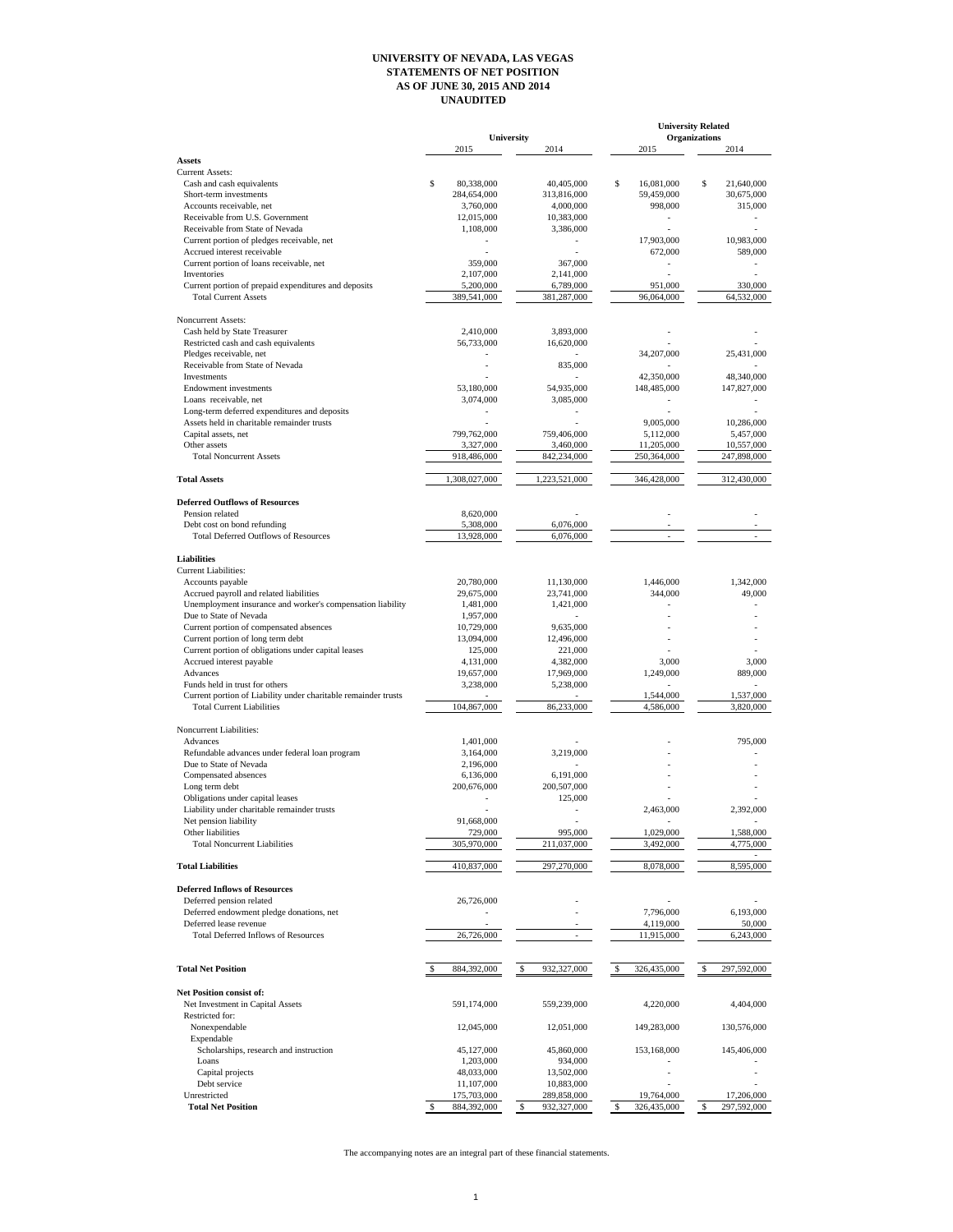## **UNIVERSITY OF NEVADA, LAS VEGAS STATEMENTS OF REVENUES, EXPENSES, AND CHANGES IN NET POSITION FOR THE YEARS ENDED JUNE 30, 2015 AND 2014 UNAUDITED**

|                                                                        |                   |                   | <b>University Related</b> |                 |  |
|------------------------------------------------------------------------|-------------------|-------------------|---------------------------|-----------------|--|
|                                                                        | University        |                   | <b>Organizations</b>      |                 |  |
|                                                                        | 2015              | 2014              | 2015                      | 2014            |  |
| <b>Revenues</b>                                                        |                   |                   |                           |                 |  |
| <b>Operating Revenues</b>                                              |                   |                   |                           |                 |  |
| Student tuition and fees (net of scholarship allowances                |                   |                   |                           |                 |  |
| of 53337000 and 48123000                                               | 175,760,000<br>\$ | 170,900,000<br>\$ | \$<br>3,567,000           | \$<br>7,261,000 |  |
| Donor contributions - cash                                             |                   |                   | 34,365,000                | 22,899,000      |  |
| Donor contributions - noncash                                          |                   |                   | 2,375,000                 | 1,849,000       |  |
| Federal grants and contracts                                           | 44,382,000        | 44,980,000        | $\blacksquare$            |                 |  |
| State grants and contracts                                             | 13,474,000        | 13,180,000        |                           |                 |  |
| Local grants and contracts                                             | 570,000           | 362,000           |                           |                 |  |
| Other grants and contracts                                             | 2,315,000         | 2,037,000         |                           |                 |  |
| Sales and services of educational departments                          | 25,175,000        | 22,762,000        |                           |                 |  |
| Sales and services of auxiliary enterprises                            |                   |                   |                           |                 |  |
| (net of scholarship allowances of 2087000 and 1896000                  | 56,260,000        | 49,291,000        |                           |                 |  |
| Interest earned on loans receivable                                    | 91,000            | 63,000            |                           |                 |  |
| Campus support                                                         |                   | ÷,                | 3,210,000                 | 2,017,000       |  |
| Special events and fundraising                                         |                   |                   | 202,000                   | 185,000         |  |
| Other operating revenues                                               | 7,775,000         | 10,251,000        | 1,453,000                 | 1,262,000       |  |
| Total operating revenues                                               | 325,802,000       | 313,826,000       | 45,172,000                | 35,473,000      |  |
|                                                                        |                   |                   |                           |                 |  |
| <b>Expenses</b>                                                        |                   |                   |                           |                 |  |
| <b>Operating Expenses</b>                                              |                   |                   |                           |                 |  |
| Employee compensation and benefits                                     | 352,443,000       | 329,429,000       | 5,503,000                 | 5,872,000       |  |
| <b>Utilities</b>                                                       | 13,409,000        | 12,300,000        | $\blacksquare$            |                 |  |
| Supplies and services                                                  | 109,780,000       | 99,669,000        | 4,893,000                 | 5,532,000       |  |
| Scholarships and fellowships                                           | 26,805,000        | 26,241,000        |                           |                 |  |
| Program expenses                                                       |                   |                   | 1,161,000                 | 1,291,000       |  |
| Depreciation                                                           | 35,338,000        | 35,840,000        | 331,000                   | 285,000         |  |
| Total operating expenses                                               | 537,775,000       | 503,479,000       | 11,888,000                | 12,980,000      |  |
|                                                                        |                   |                   |                           |                 |  |
| Operating (loss) income                                                | (211,973,000)     | (189, 653, 000)   | 33,284,000                | 22,493,000      |  |
|                                                                        |                   |                   |                           |                 |  |
| <b>Nonoperating Revenue (Expenses)</b>                                 |                   |                   |                           |                 |  |
| State appropriations                                                   | 155,477,000       | 155,792,000       |                           |                 |  |
| Federal grants and contracts                                           | 36,073,000        | 33,486,000        |                           |                 |  |
| Gifts (including \$20,597,000 and \$17,765,000 from the UNLV Foundatio | 21,658,000        | 18,631,000        |                           |                 |  |
| Investment income                                                      | 1,666,000         | 44,890,000        | 2,699,000                 | 30,948,000      |  |
| Loss on disposal of plant assets                                       | (970,000)         | (456,000)         |                           |                 |  |
| Interest on capital asset-related debt                                 | (7,342,000)       | (7,935,000)       | (38,000)                  | (46,000)        |  |
| Payments to University of Nevada, Las Vegas                            |                   |                   | (22, 234, 000)            | (18, 483, 000)  |  |
| Net transfers to System Administration                                 | 7,340,000         | (23,489,000)      | $\overline{a}$            |                 |  |
| Other nonoperating revenues (expenses)                                 | (66,000)          | 120,000           | (1,449,000)               | 1,602,000       |  |
| Net nonoperating revenues (expenses)                                   | 213,836,000       | 221,039,000       | (21.022.000)              | 14,021,000      |  |
| Income (loss) before other revenue, expenses, gains or losses          | 1,863,000         | 31,386,000        | 12,262,000                | 36,514,000      |  |
|                                                                        |                   |                   |                           |                 |  |
| Capital grants and gifts (including \$1,637,000 and                    |                   |                   |                           |                 |  |
| \$718,000 from the UNLV Foundation)                                    | 57,400,000        | 1,314,000         | 101,000                   | 208,000         |  |
| State appropriations restricted for capital purposes                   |                   | 5,012,000         |                           |                 |  |
| Additions to permanent endowments                                      |                   |                   |                           |                 |  |
| (including \$0 and \$0 from the UNLV Foundation)                       |                   | 2,000             | 16,914,000                | 2,406,000       |  |
| Other Foundation                                                       |                   |                   | (434,000)                 | 53,000          |  |
| Total other revenues                                                   | 57,400,000        | 6,328,000         | 16,581,000                | 2,667,000       |  |
| Increase in net assets                                                 | 59,263,000        | 37,714,000        | 28,843,000                | 39,181,000      |  |
|                                                                        |                   |                   |                           |                 |  |
| <b>Net Position</b>                                                    |                   |                   |                           |                 |  |
| Net Position - beginning of year - as originally reported              | 932,327,000       | 894,613,000       | 297,592,000               | 258,411,000     |  |
| Cumulative effect of changes in accounting principle:                  |                   |                   |                           |                 |  |
| Change in accounting for pensions                                      | (107, 198, 000)   |                   |                           |                 |  |
| Net Position - beginning of year - as restated                         | 825,129,000       | 894,613,000<br>\$ | 297,592,000               | 258,411,000     |  |
| Net Position - end of year                                             | 884,392,000<br>\$ | 932,327,000       | \$ 326,435,000            | \$297,592,000   |  |

The accompanying notes are an integral part of these financial statements.